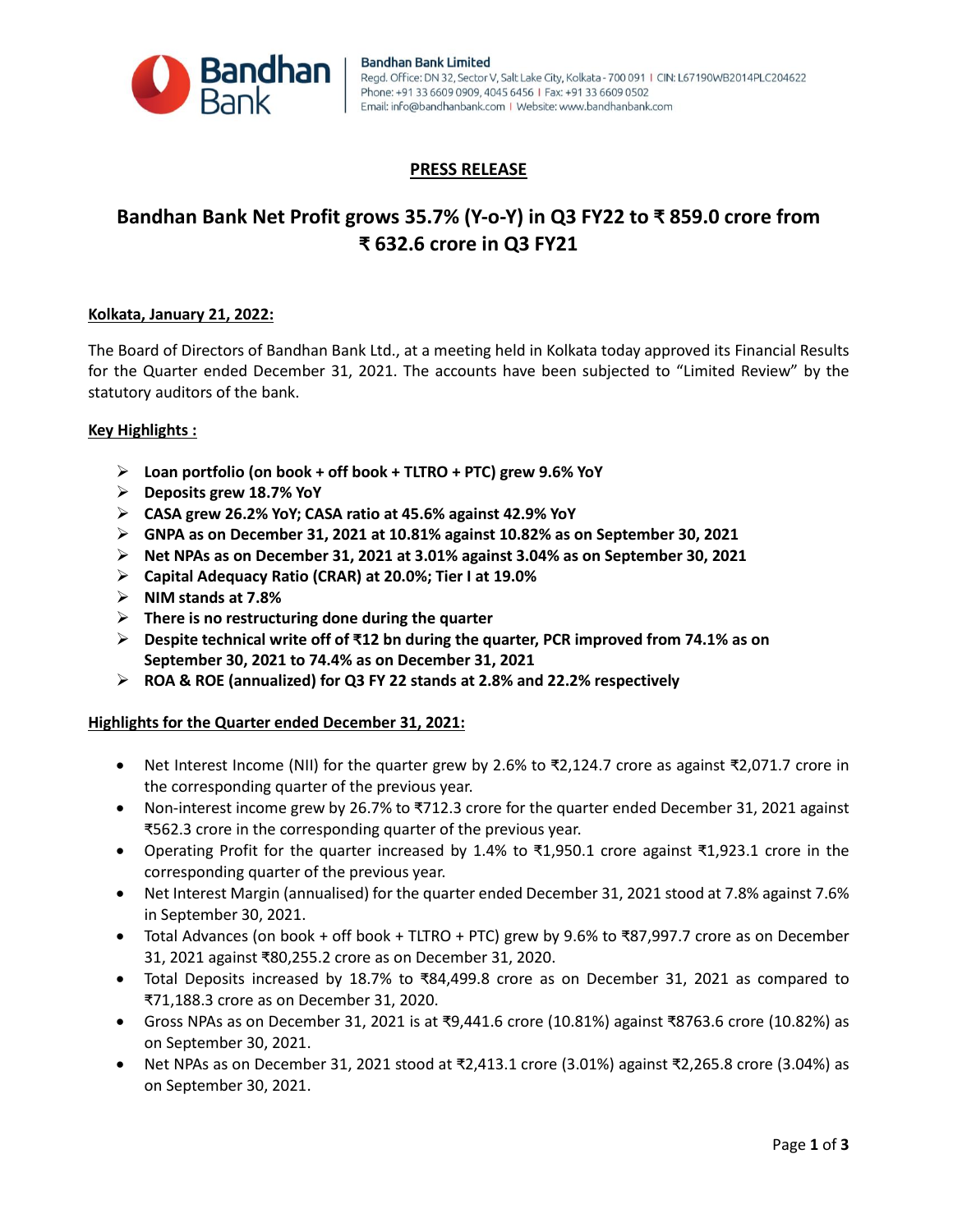

Commenting on the performance, Mr. Chandra Shekhar Ghosh, Managing Director and CEO of Bandhan Bank said: "We have seen all round recovery during the quarter with improved collection and increase in disbursement. Q4 historically has been the best quarter for the Bank and we are positive of our business going forward. With Group loan share in total advances reduced to 52%, Bank is on track to achieve the diversification strategy which it had laid down for FY 25"

Banking outlets as on December 31, 2021, stood at 5,626. The network consists of 1,176 branches, 4,450 banking units as against 1,107 branches and 4,090 banking units as on December 31, 2020. Total number of ATMs stood at 489 as on December 31, 2021 against 487 as on December 31, 2020. During the quarter, the number of employees of the bank has gone up from 52,976 to 55,341.

## **Highlights for the Quarter ended December 31, 2021:**

|                                 | <b>Quarter</b> |                |          |                |          |
|---------------------------------|----------------|----------------|----------|----------------|----------|
| Particulars (in ₹ crore)        | <b>Q3 FY22</b> | <b>Q2 FY21</b> | QoQ%     | <b>Q3 FY21</b> | YoY%     |
| Net Interest Income             | 2,124.7        | 1,935.4        | 9.8%     | 2,071.7        | 2.6%     |
| Non-Interest Income             | 712.3          | 527.2          | 35.1%    | 562.3          | 26.7%    |
| <b>Total Income</b>             | 2,837.0        | 2,462.6        | 15.2%    | 2,634.0        | 7.7%     |
| Opex                            | 886.9          | 877.8          | 1.0%     | 710.9          | 24.8%    |
| <b>Operating Profit</b>         | 1,950.1        | 1,584.8        | 23.1%    | 1,923.1        | 1.4%     |
| Provision<br>(Other than Taxes) | 805.7          | 5,613.5        | $-85.6%$ | 1,077.8        | $-25.2%$ |
| <b>PBT</b>                      | 1,144.4        | $-4,028.7$     |          | 845.3          | 35.4%    |
| <b>PAT</b>                      | 859.0          | $-3,008.6$     |          | 632.6          | 35.7%    |

## **Key Ratios Highlights:**

| <b>Particulars</b>                    | Quarter        |                |                |  |  |
|---------------------------------------|----------------|----------------|----------------|--|--|
|                                       | <b>Q3 FY22</b> | <b>Q2 FY21</b> | <b>Q3 FY21</b> |  |  |
| <b>CASA to Total Deposit</b>          | 45.6%          | 44.6%          | 42.9%          |  |  |
| Net Interest Margin (Annualised)      | 7.8%           | 7.6%           | 8.3%           |  |  |
| Cost to Income Ratio                  | 31.3%          | 35.7%          | 27.0%          |  |  |
| Return on Average Assets (Annualised) | 2.8%           | $-10.5%$       | 2.4%           |  |  |
| Return on Average Equity (Annualised) | 22.2%          | $-71.6\%$      | 14.6%          |  |  |
| Capital Adequacy Ratio (CAR)          | 20.0%          | 20.4%          | 26.2%          |  |  |
| Gross NPA (%)                         | 10.81%         | 10.82%         | 1.11%          |  |  |
| Net NPA (%)                           | 3.01%          | 3.04%          | 0.26%          |  |  |

#### **About Bandhan Bank**

Bandhan started in 2001 as a not-for-profit enterprise that stood for financial inclusion and women empowerment through sustainable livelihood creation. It turned into an NBFC a few years later but the core objective remained financial inclusion. When Bandhan Bank started operations on August 23, 2015, it was the first instance of a microfinance entity transforming into a universal bank in India. On the day of launch itself, Bandhan Bank started with 2,523 banking outlets.